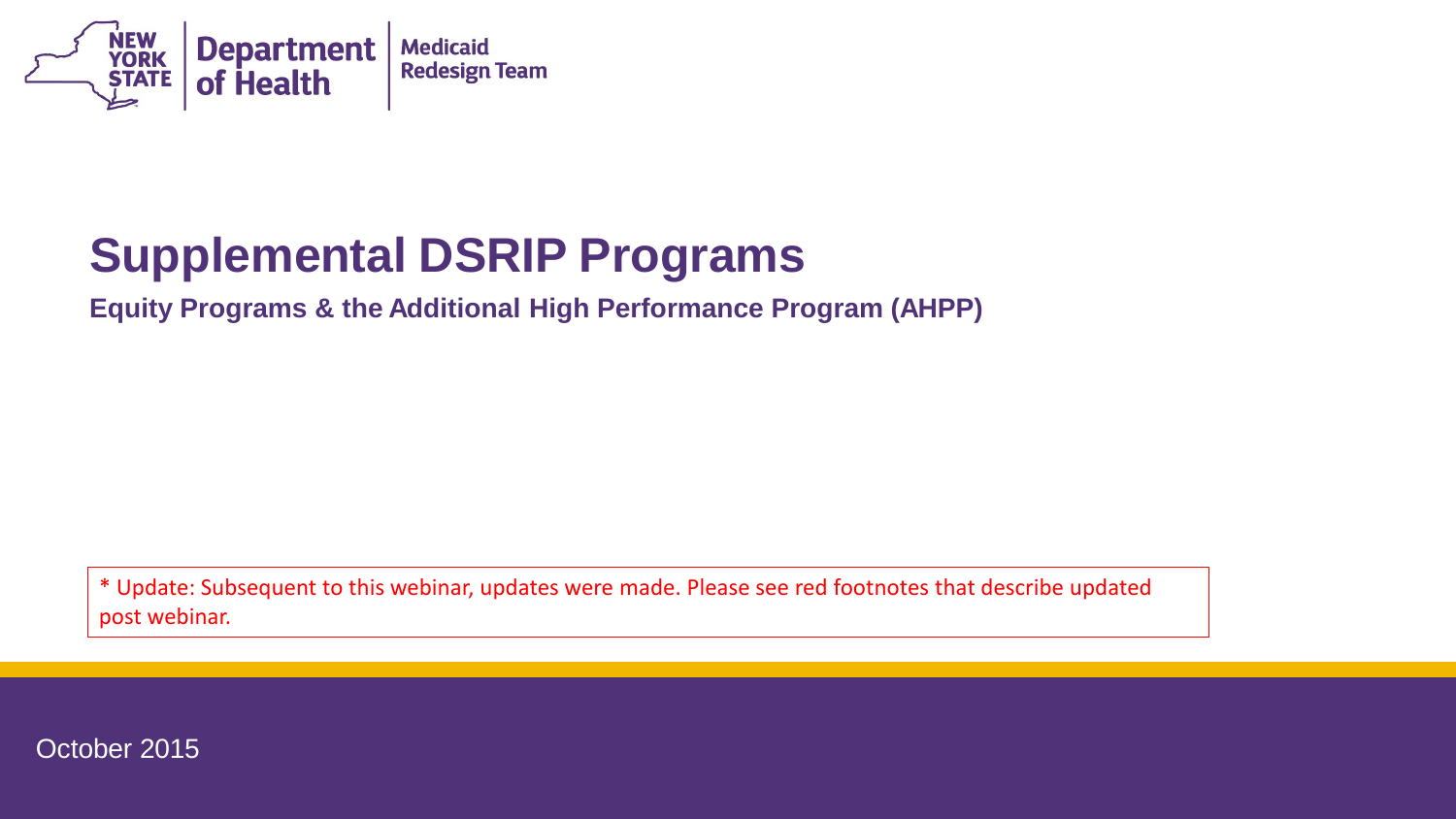#### Topics for Today

#### *1. Equity Programs – for both Public & Safety Net PPSs*

- *Equity Infrastructure Program (EIP)*
- *Equity Performance Program (EPP)*
- *2. Additional High Performance Program (AHPP)*
- *3. Q & A (Throughout)*

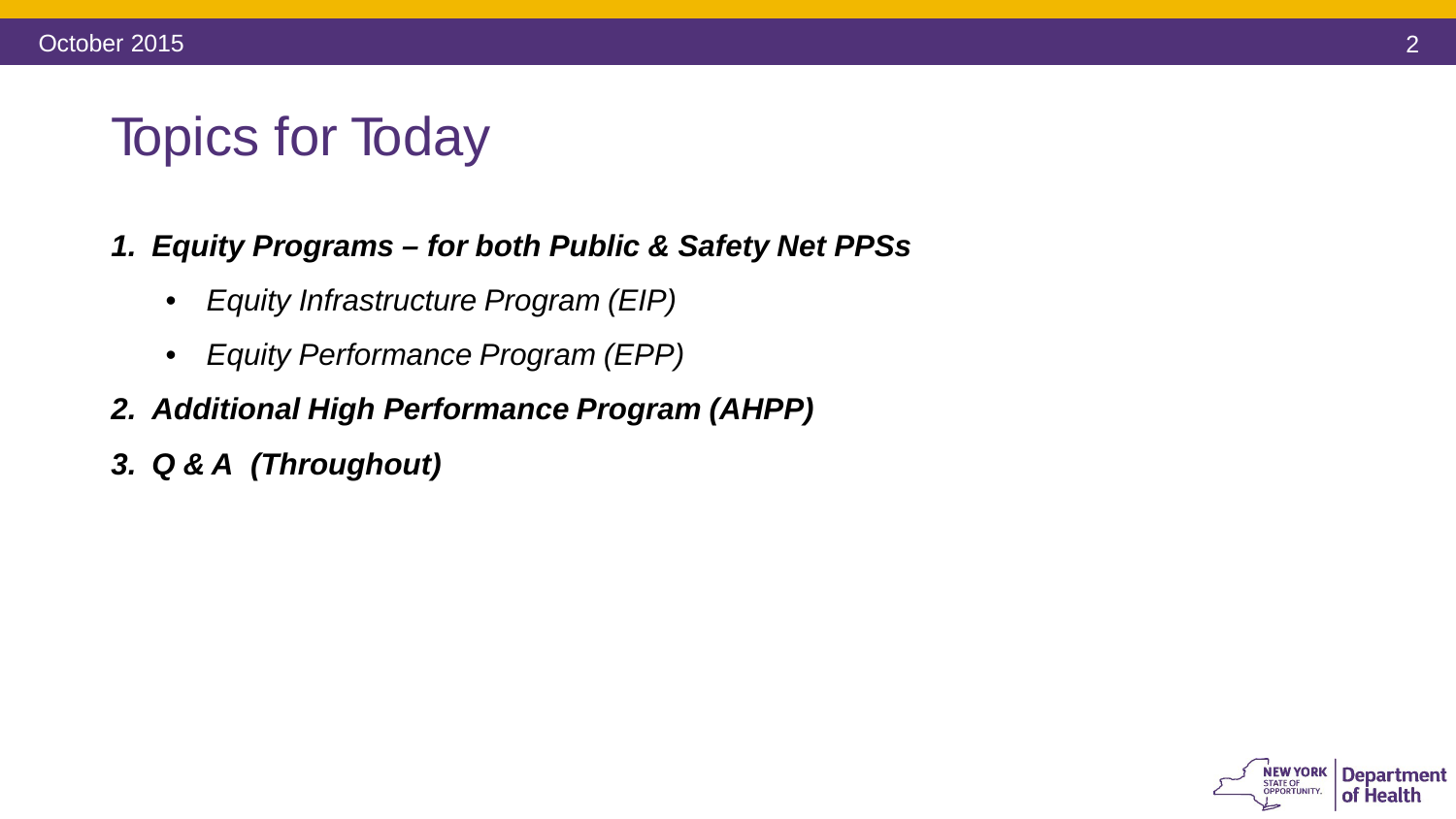#### Equity Programs – Infrastructure Program (EIP) & Performance Program (EPP)

- As DSRIP valuation was finalized, it became apparent that inequity exists between SN PPSs pursuing project 2.d.i and SN PPS who are not approved for project 2.d.i., as well as in some Public PPSs
- To mitigate these inequities, the Equity Programs were created. They contain an additional \$1.23 billion in potential performance payments to safety net leads not approved for project 2.d.i.
- **EIP** is paid out to PPSs for participating in select DSRIP activities, while the **EPP** is based on a subset of DSRIP performance metrics

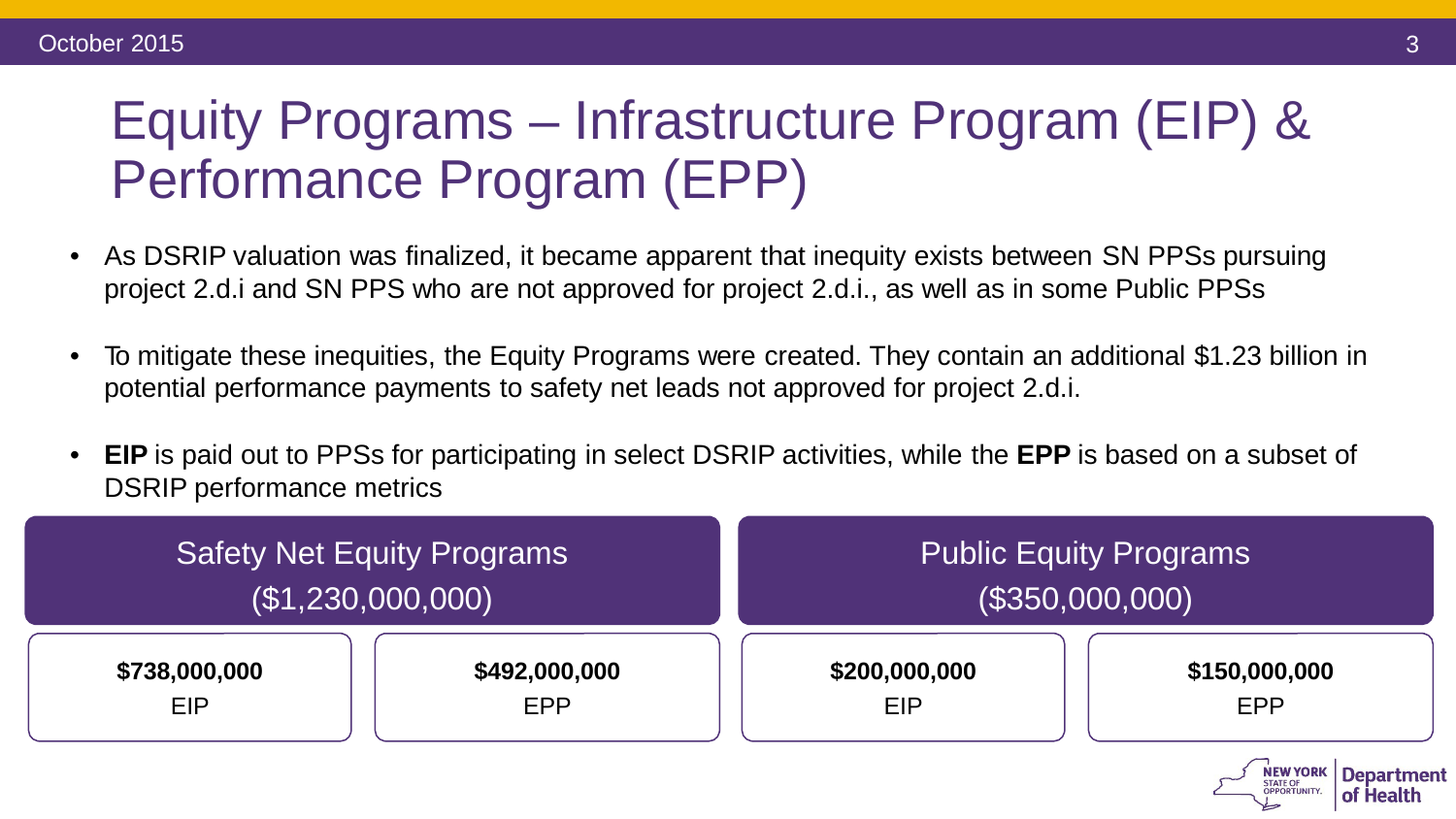# Equity Program Roles – EIP & EPP

|                           | <b>EPP</b>                                                                                                                                                                                                 | <b>EIP</b>                                                                                      |  |
|---------------------------|------------------------------------------------------------------------------------------------------------------------------------------------------------------------------------------------------------|-------------------------------------------------------------------------------------------------|--|
| <b>PPS</b><br><b>Role</b> | For both programs,<br>Receive funds via MCO(s): establish contract vehicle with MCO(s) if not already in place<br>Distribute funds within PPS, for DSRIP related purposes, without some waiver rules       |                                                                                                 |  |
|                           | For EPP, PPS will need to report out on a select group of<br>DSRIP performance measures as criteria to the MCO                                                                                             | For EIP, PPS will need to report to the MCO on its<br>participation in a set of key initiatives |  |
| <b>MCO</b><br><b>Role</b> | For both programs,<br>Establish contract vehicle with PPS(s) if not already in place<br>Report back to DOH on funds distribution                                                                           |                                                                                                 |  |
|                           | For EPP, direct funds to PPSs that have met performance<br>$\bullet$<br>measurement criteria                                                                                                               | For EIP, direct funds to PPSs that have met program<br>requirements                             |  |
| <b>DOH</b><br><b>Role</b> | For both programs,<br>Calculate required MCO rate adjustments to fund the performance equity program √                                                                                                     |                                                                                                 |  |
|                           | Provide further guidance on how these program dollars can be effectuated<br>Provide direction on previously communicated funding amounts<br>Develop reporting guidance for MCO $\rightarrow$ DOH Reporting |                                                                                                 |  |
|                           | For EPP, provide MCOs with performance measurement<br>$\bullet$<br>results throughout the duration of the DSRIP program                                                                                    |                                                                                                 |  |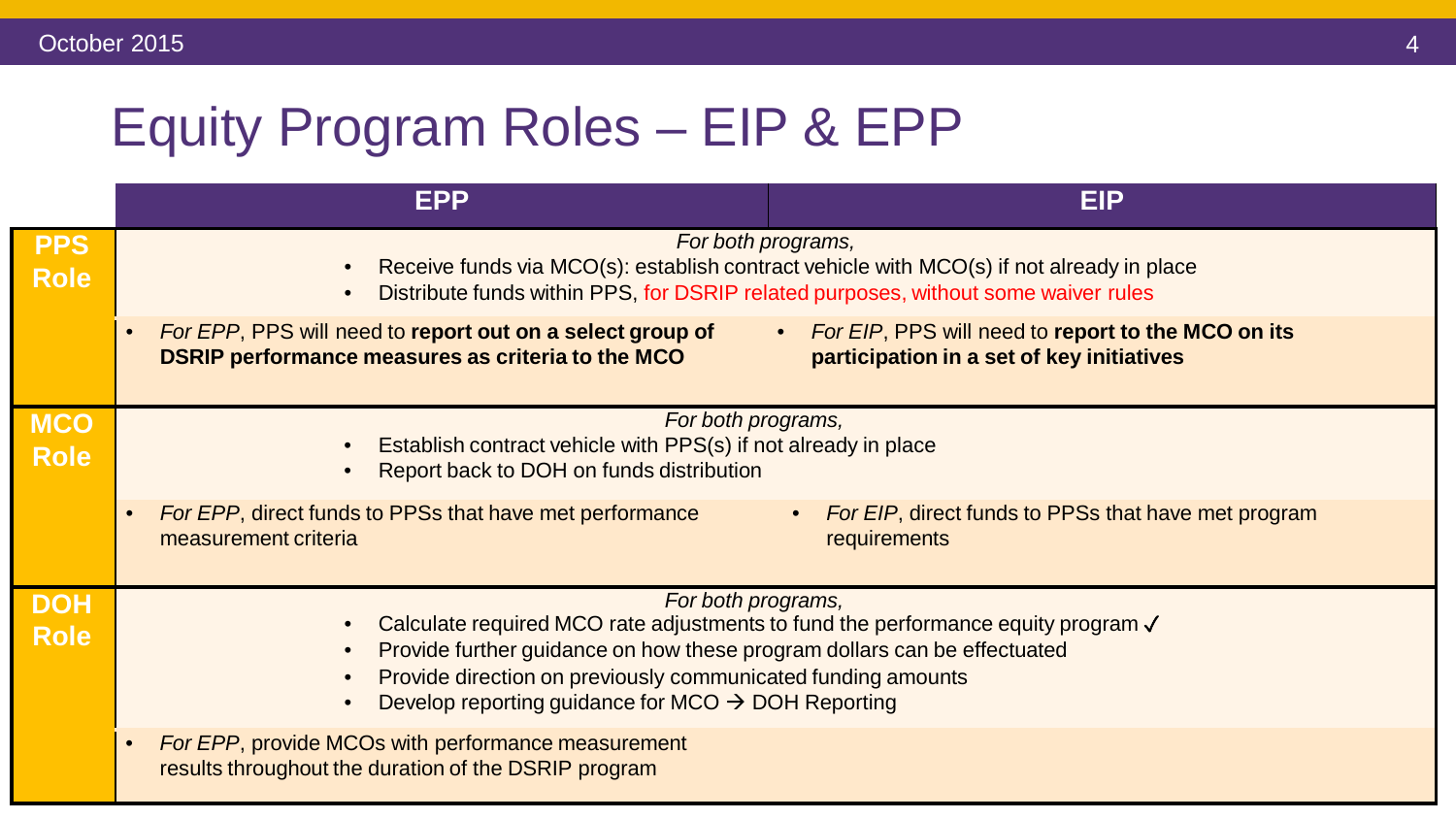## EIP Programmatic Description

- EIP payments will be based on the PPS participation in certain activities and the implementation of predetermined key DSRIP initiatives. The initiatives were chosen based on their status as either:
	- Necessary prerequisites to DSRIP project success, and/or
	- High-impact activities that were not included in any DSRIP projects
- DOH will design a simple blueprint for MCOs to capture PPS activity related to the EIP activities
- PPSs will provide the MCOs with evidence of their activities using the DOH established blueprint
	- Once this occurs, MCOs will provide payment to the PPSs on a monthly basis
	- Reporting will occur on a regular (frequency TBD) basis potentially through MAPP; additional guidance will be provided in the near future.\*

\* Update: Subsequent to this webinar, DOH determined **reporting would not occur in MAPP.** Also, DOH determined **payment and reporting would be required based on the frequency outlined by parties in their contracts.** 

**Department** 

of Health

**STATE OF OPPORTUNITY.**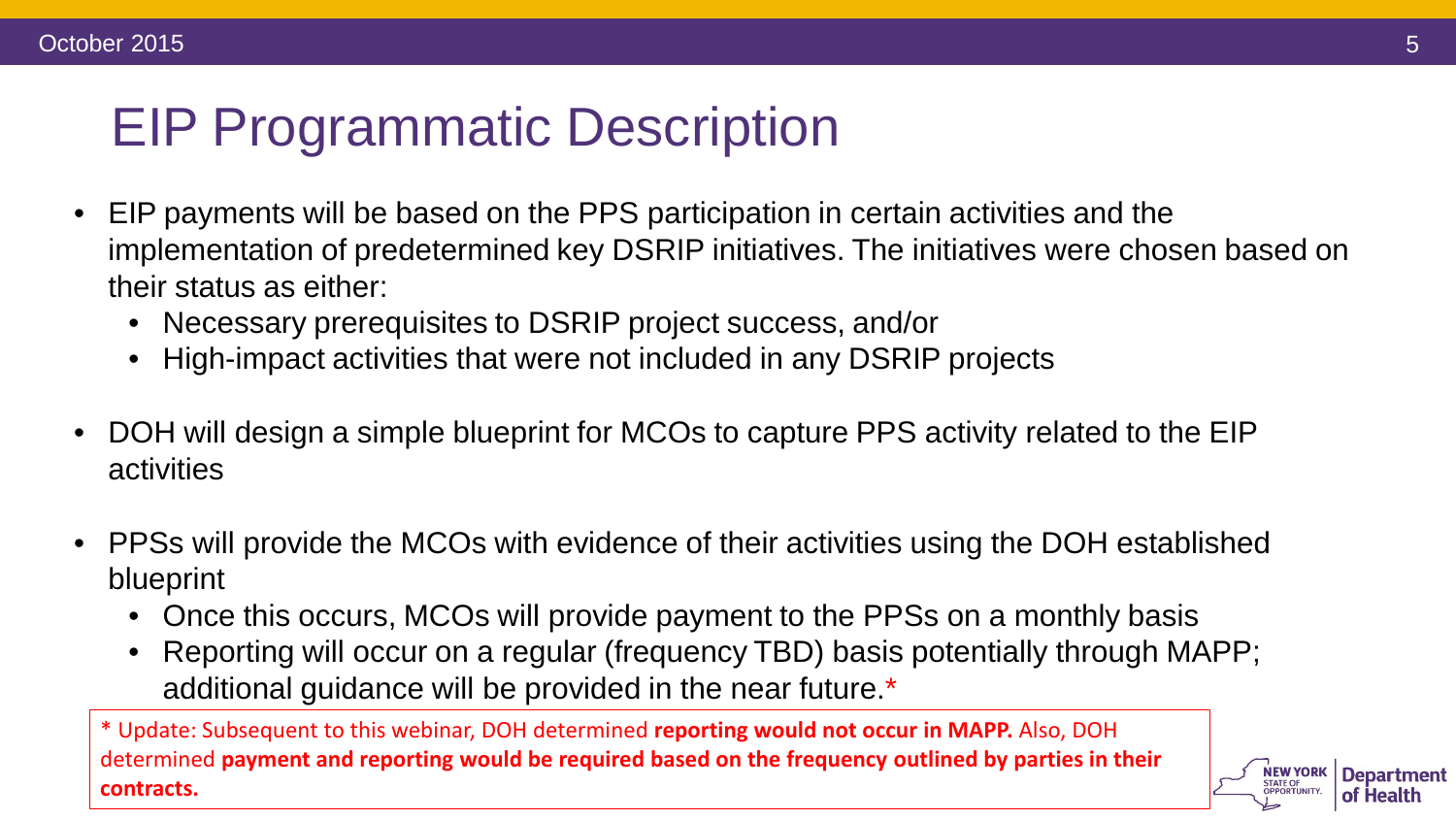#### **EIP Measured Activities**

The following list highlights the main initiatives that make up EIP. PPSs must provide evidence of participating in **four** of the nine following activities to receive EIP payment:

| <b>EIP Key Activities: Evidence of </b>                       |  |  |
|---------------------------------------------------------------|--|--|
| Participation in IT TOM initiatives                           |  |  |
| Participation in one of the MAX Series projects               |  |  |
| Participation in expanded HH enrolment                        |  |  |
| <b>EHR</b> implementation investment                          |  |  |
| Capital spending on primary / behavioral health integration   |  |  |
| Participation in a state recognized tobacco cessation program |  |  |
| Participation in state efforts to end HIV/AIDS                |  |  |
| Participation in fraud deterrence and surveillance activities |  |  |
| Infrastructure spending related to SHIN-NY / RHIO             |  |  |

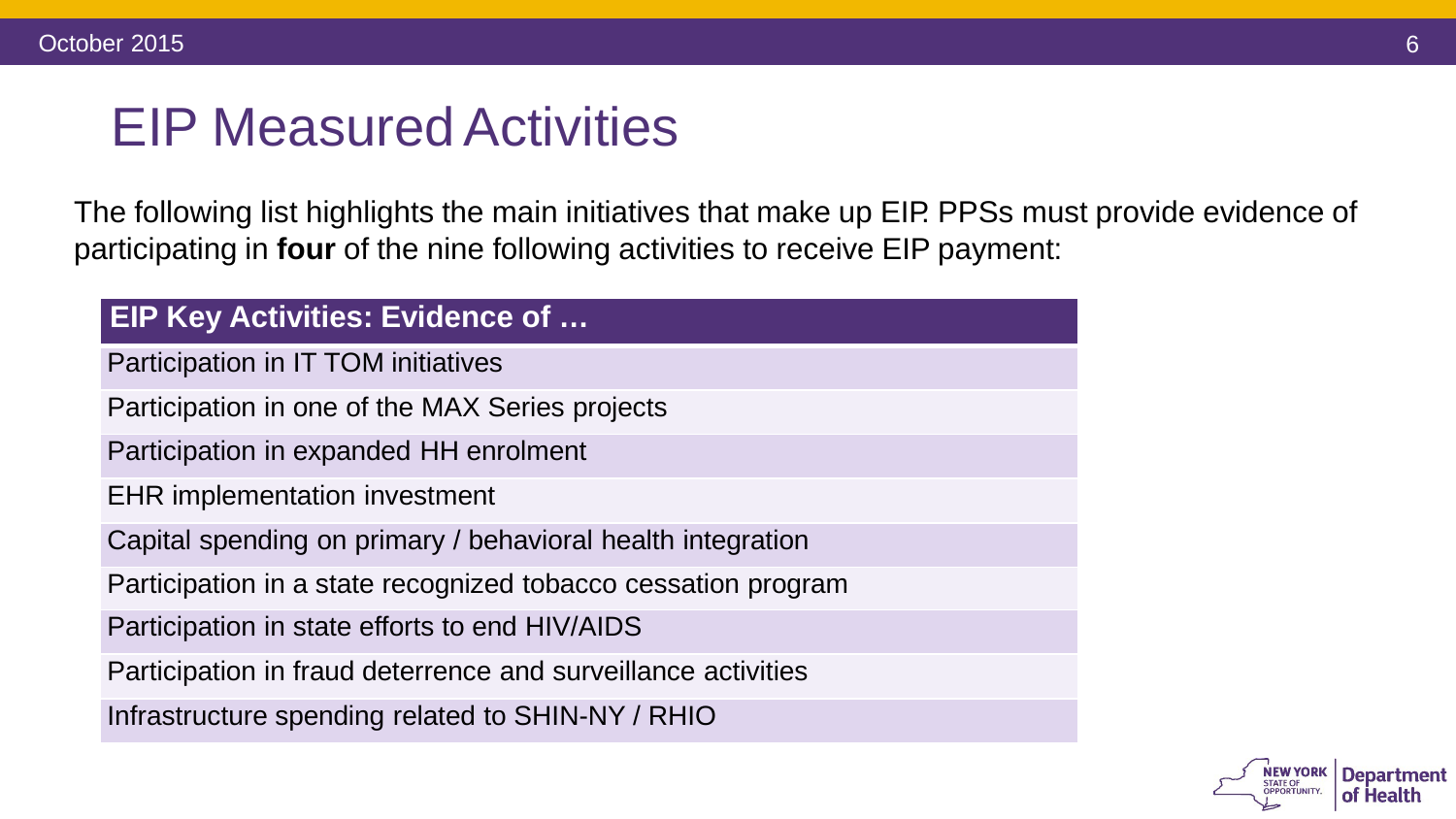### EPP Programmatic Description

- EPP payments will be based on PPS performance, using a subset of the existing DSRIP performance metrics. The final metric subset will be chosen based on the following criteria:
	- 1. Metrics are directly aimed at meeting DSRIP goals
	- 2. Metrics that are applicable to a significant portion of the PPS population
	- 3. Metrics that are related to important subpopulations (e.g., children's access to primary care)
	- 4. Metrics critical to achieving DSRIP goals that carry lower values than other DSRIP measures
	- 5. Metrics that are in some way connected to Value Based Payment activities.
- Payment will occur on a monthly basis\*
- Reporting will occur on a monthly basis potentially through MAPP; additional guidance will be provided in the near future\*

\* Update: Subsequent to this webinar, DOH determined **reporting would not occur in MAPP.** Also, DOH determined **payment and reporting would be required based on the frequency outlined by parties in their contracts.** 

**Department** 

of Health

**STATE OF OPPORTUNITY.**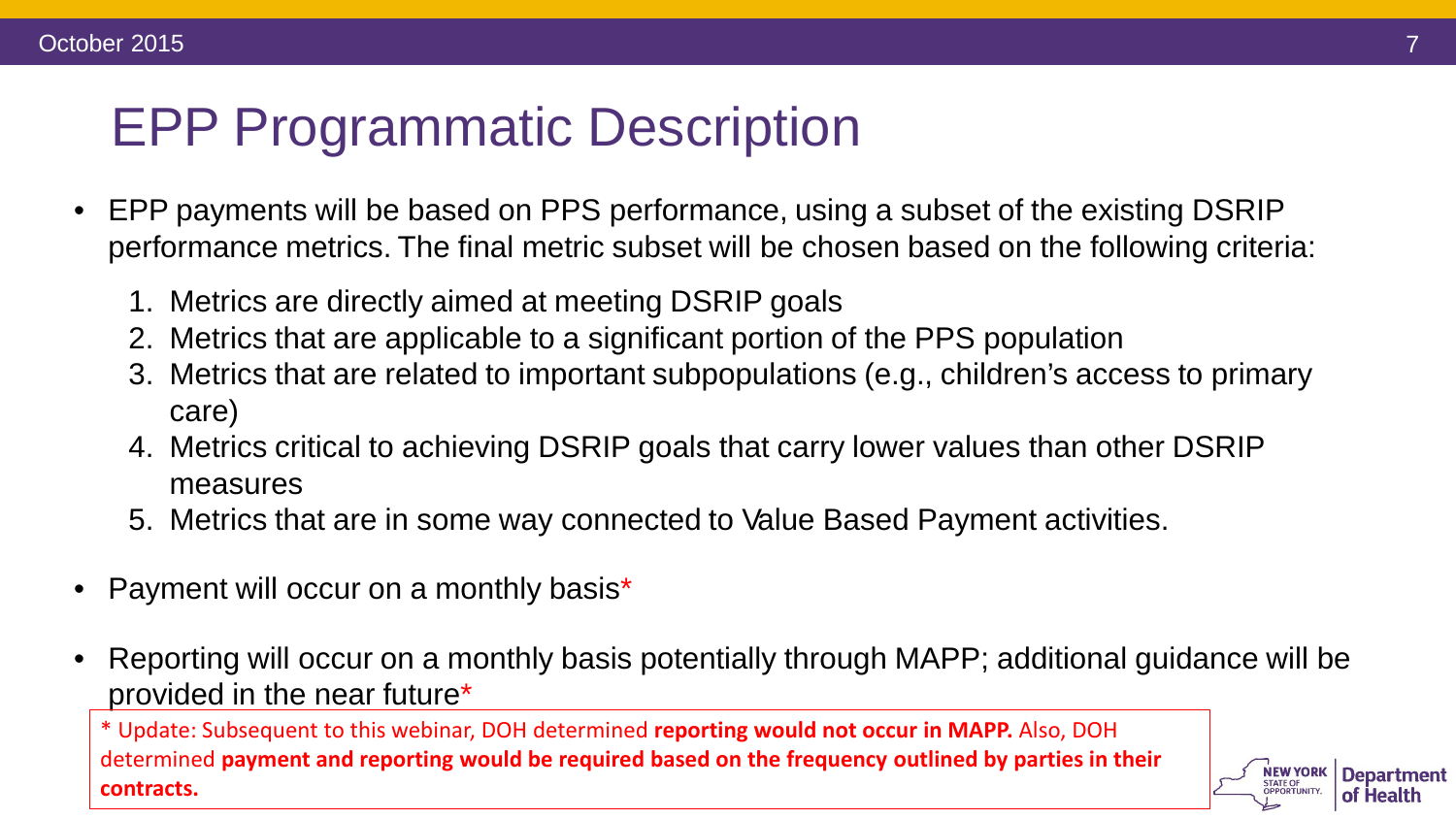#### EPP Performance Metrics (Draft list for Consideration)

The following list of relatively lower valued, critical DSRIP measures were chosen from Domains 2 & 3. PPSs should work with their MCOs to identify and choose **six** measures (from the final approved list) that reflect the needs of their specific community and help to support the PPSs' move to Value Based Payments:

| <b>EPP Measures - Domain 2</b>                                                                                                                                                                                | <b>EPP Measures - Domain 3</b>                                                             |                                                                                        |
|---------------------------------------------------------------------------------------------------------------------------------------------------------------------------------------------------------------|--------------------------------------------------------------------------------------------|----------------------------------------------------------------------------------------|
| Children's Access to Primary Care - 12 to 19 years<br>Children's Access to Primary Care - 7 to 11 years                                                                                                       | HComprehensive Diabetes screening -<br><b>All Three Tests</b>                              | <b>HPrenatal and Postpartum Care -</b><br><b>Timeliness of Prenatal Care</b>           |
| Children's Access to Primary Care - 12 to 24 months                                                                                                                                                           | <b>HComprehensive Diabetes Care</b>                                                        | <b>HPrenatal and Postpartum Care -</b><br>Postpartum Visits                            |
| Children's Access to Primary Care - 25 months to 6 years                                                                                                                                                      | Med. Assist. w/ Smoking & Tobacco Use<br><b>Cessation - Discussed Cessation Medication</b> | Chlamydia Screening (16 – 24 Years)                                                    |
| Additional Domain 3 measures: added post webinar:<br><b>Controlling High Blood Pressure</b><br>Diabetes monitoring for persons with schizophrenia                                                             | Med. Assist. w/ Smoking & Tobacco Use<br><b>Cessation - Discussed Cessation Strategies</b> | Follow-up care for Children Prescribed<br><b>ADHD Medications - Initiation Phase</b>   |
| Initiation and Engagement in Alcohol and Other Drug Dependence<br>Treatment (IET) within 14 days of substance abuse episode<br>Behavioral Health - follow up after hospitalization for mental illness (7 day) | Well Care Visits in the first 15 months<br>(5 or more Visits)                              | Follow-up care for Children Prescribed<br><b>ADHD Medications - Continuation Phase</b> |
| Diabetes screening for persons with schizophrenia or Bipolar Disease who<br>are using Antipsychotic Medication<br>Adherence to anti-psychotic medications for individuals with schizophrenia                  | <b>HFrequency of Ongoing Prenatal Care</b><br>$(81\% \text{ or more})$                     | <b>HLead Screening in Children</b>                                                     |
| Behavioral Health - follow up after hospitalization for mental illness (30 day)<br>Follow-up on Alcohol and Other Drug Dependence Treatment (IET) within 44<br>days of initial engagement                     | <b>HChildhood Immunization Status</b><br>(Combination $3 - 4313314$ )                      |                                                                                        |
|                                                                                                                                                                                                               |                                                                                            |                                                                                        |

DOH welcomes comments from PPSs and MCOs on the menu of the performance measures that are included above. Any comments related to the design of the EPP are due by October 30<sup>th</sup> to be included for consideration by the DOH performance measurement steering committee.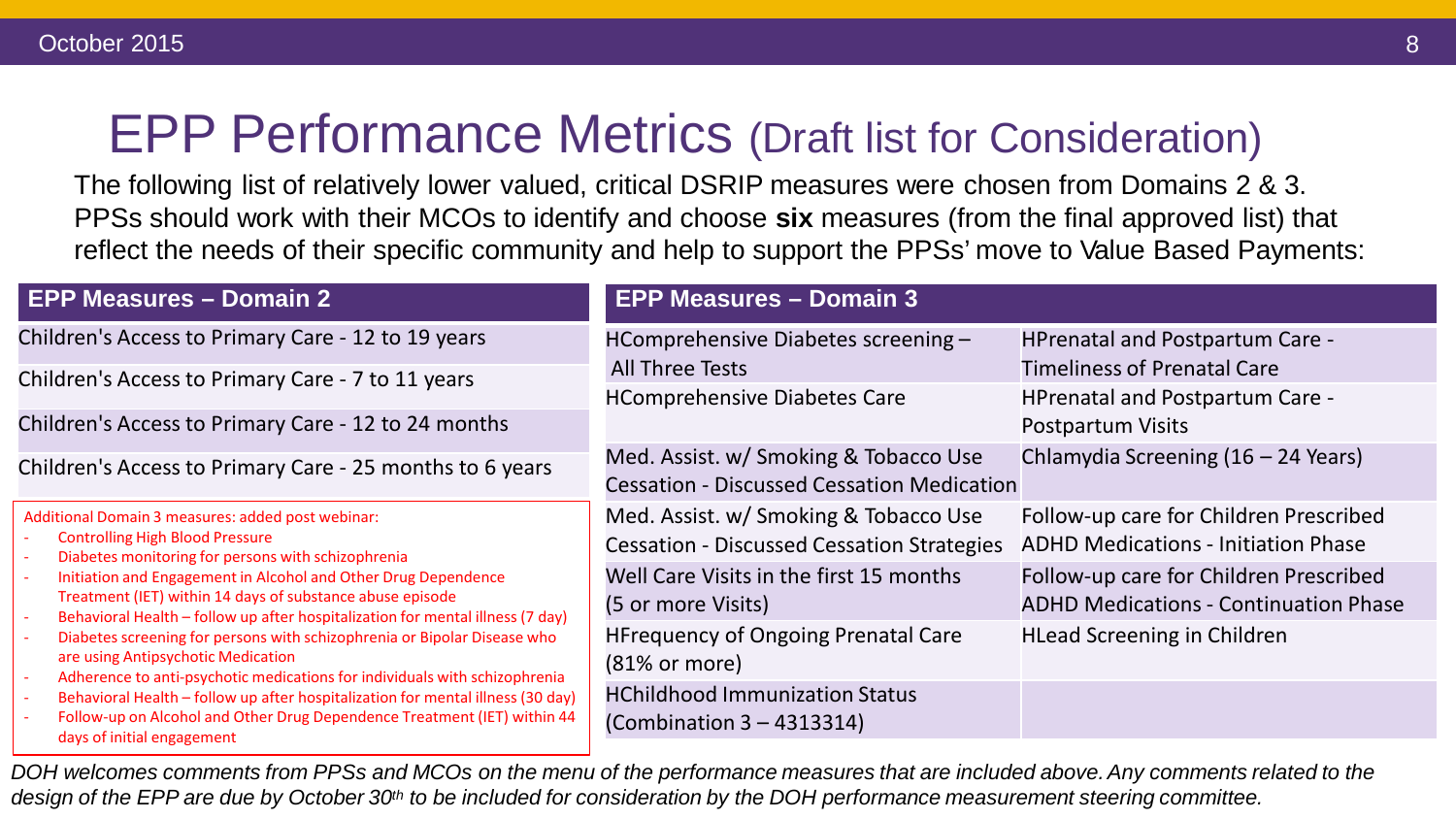# PPS Equity Programs – Managed Care Premium **Methodology**

- Align PPS to participating plans via attribution snapshot  $√$
- Limit the number of PPS to participating plan combinations in order to alleviate administrative complexities ✓
- Calculate the PPS Equity per member per month (PMPM) add-on for each participating plan using SFY15-16 projected enrollment √
- Validate plan statewide PPS Equity PMPM add-on falls within reasonable range and meets overall premium rate range requirements  $√$
- Calculate the gross dollar target for each plan including surplus and applicable taxes
- Calculate administrative adjustment add-on for participating plan
- Include the PPS Equity PMPM add-on on plan-specific Schedule B
- Provide plans with MMCOR and encounter reporting guidance

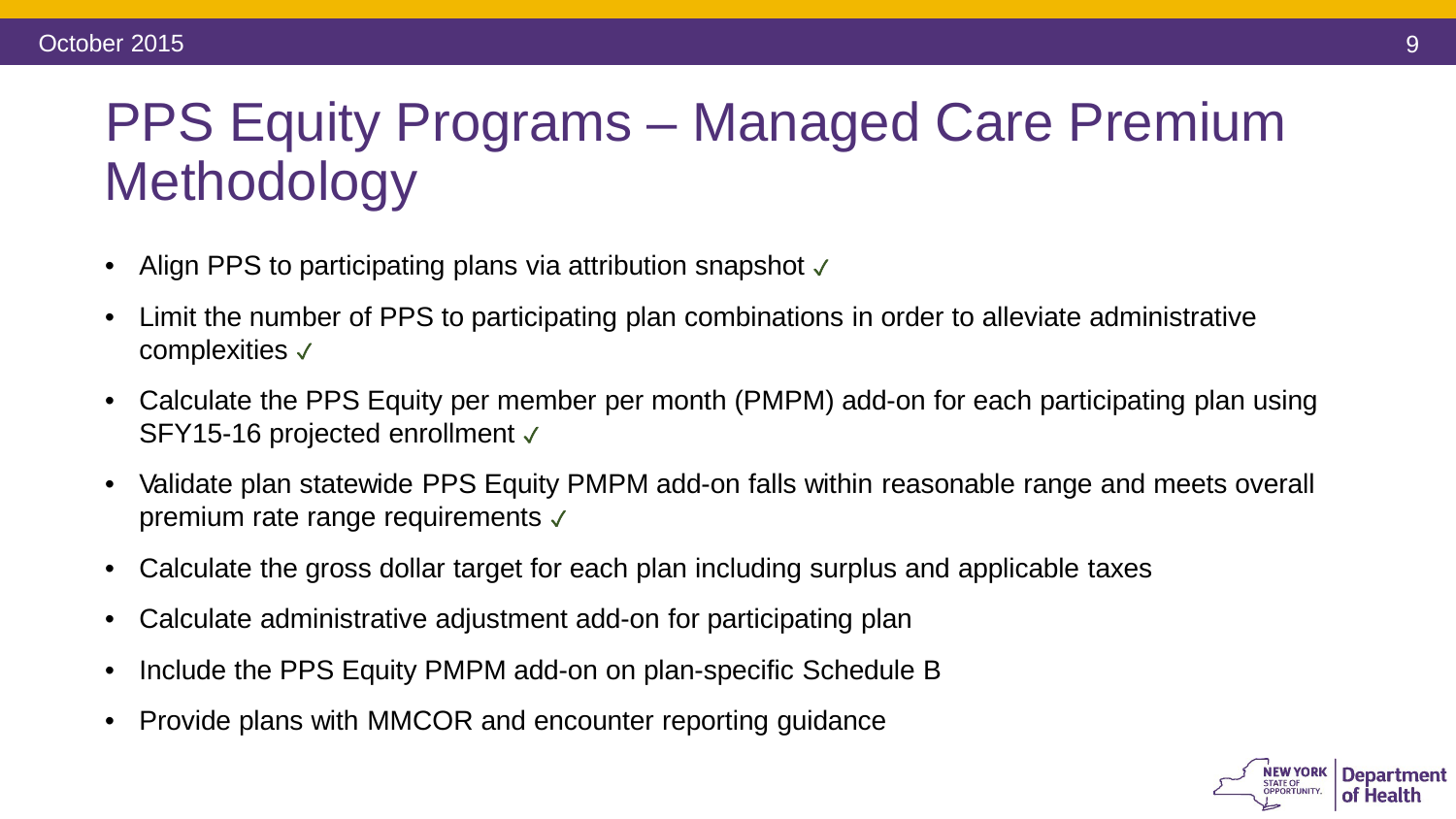### Additional High Performance Program (AHPP)

- This will provide supplemental high performance funding against the same DSRIP measures already identified for high performance payments
- AHPP payment, if earned, will be on top of the 3% that PPS could originally receive with the waiver High Performance Program alone



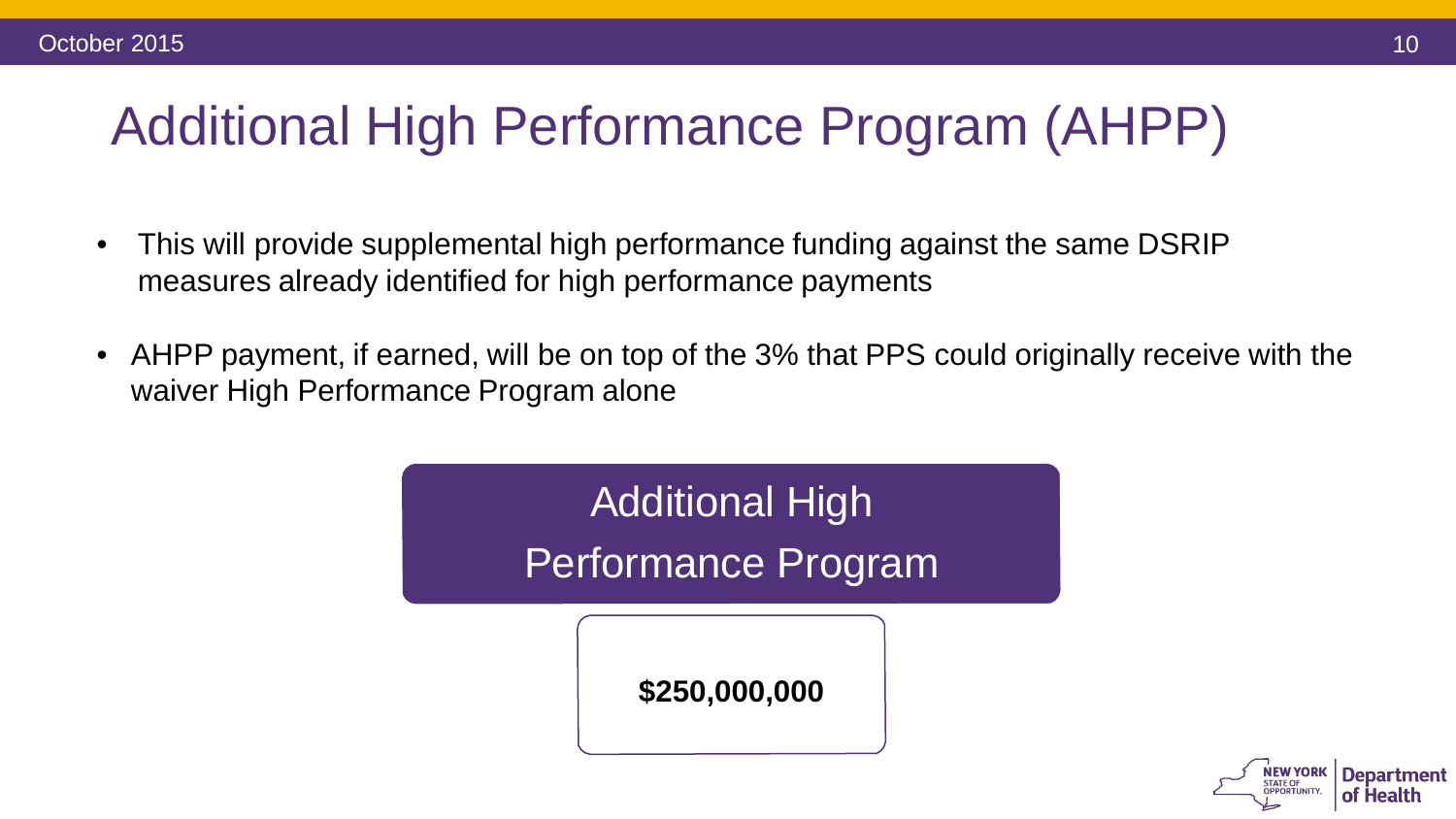#### Additional High Performance Program Roles

| <b>PPS Role</b> | Receive funds via MCO(s): establish contract vehicle with MCO(s) if not already in place<br>Distribute funds within PPS, for DSRIP related purposes, without some waiver rules<br>PPS will need to report out on DSRIP high performance measures as criteria to the MCO, on a<br>monthly basis potentially through MAPP—more guidance to be provided<br>Report back to MCO on funds distribution* |
|-----------------|---------------------------------------------------------------------------------------------------------------------------------------------------------------------------------------------------------------------------------------------------------------------------------------------------------------------------------------------------------------------------------------------------|
| <b>MCO Role</b> | Establish contract vehicle with PPS(s) if not already in place<br>Direct funds to PPSs that have met high performance measurement criteria (above) on a monthly<br><b>basis</b>                                                                                                                                                                                                                   |
| <b>DOH Role</b> | Calculate required MCO rate adjustments to fund the additional high performance program<br>$\bullet$<br>Provide MCOs with high performance measurement results throughout the duration of the DSRIP<br>program<br>Advise MCOs on which PPSs they should work with                                                                                                                                 |

\* Update: After this webinar, there was a change to the PPS role. **Once a PPS performs, there is no need to report the funds flow to the MCO.** 

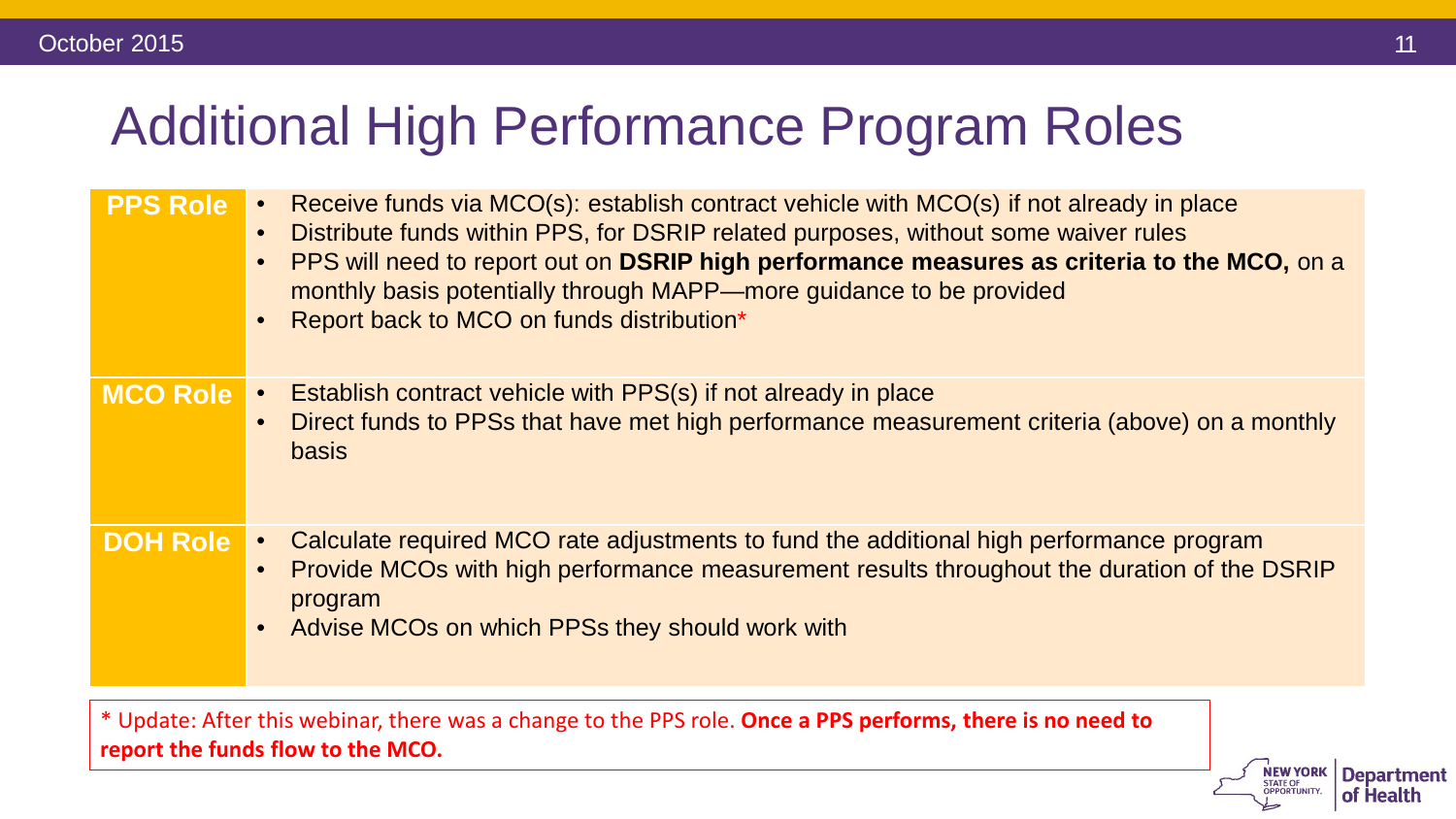# Next Steps

| <b>Activity</b>                                                                                                            | <b>Date</b> |
|----------------------------------------------------------------------------------------------------------------------------|-------------|
| Comments due back from PPS and MCOs on EPP performance measure list.                                                       | By Oct 31th |
| DOH finalizes EPP and EIP program and issues final measures and guidance (EIP guidance<br>will likely be finalized sooner. | Nov 16th    |